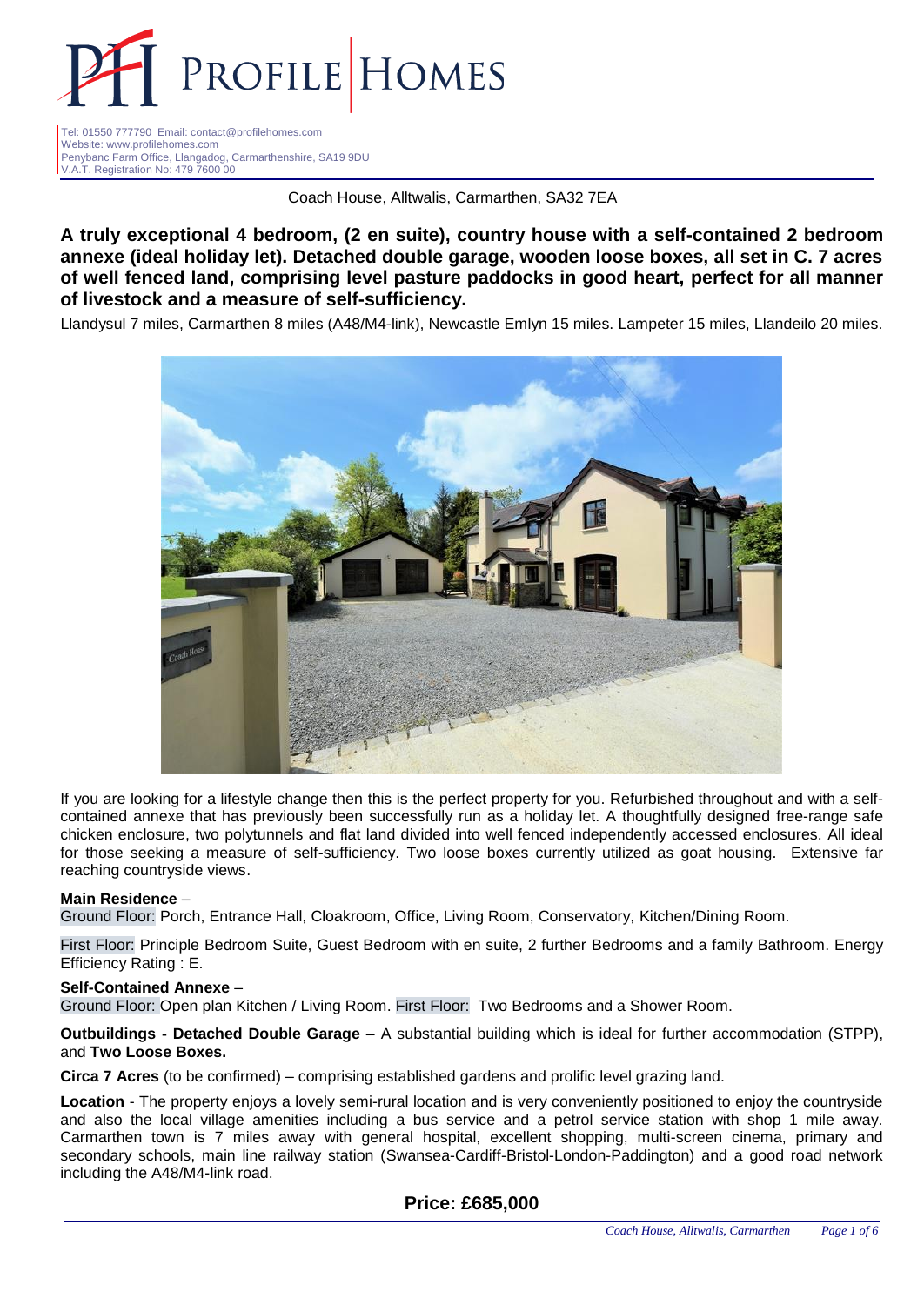## **MAIN RESIDENCE**

**Ground Floor –**

**ENTRANCE PORCH:** 5'9" x 5'9". Windows on both sides, door to the entrance hall.

- **ENTRANCE HALL:** Double cloaks cupboard, large walk in store room, Karndean wood effect flooring and doors to:-
- **CLOAKROOM:** Low level W.C., wash hand basin. Karndean wood effect flooring and window to the front.
- **STORE ROOM:** 7' x 6'. Window to the conservatory.
- **OFFICE:** 15'4" x 12'. French doors to the front. Window to the side, Karndean wood effect flooring.
- **LIVING ROOM:** 16'10" x 15'10". Feature fireplace with exposed stone chimney breast, wood burning stove on a slate hearth. Karndean wood effect flooring. French doors to the side, patio doors leading into the conservatory and window to the front aspect.
- **CONSERVATORY:** 23' x 13'5". Windows on two sides, polycarbonate pitched roof with ceiling light and fan. Window facing into the living room. Kardean slate effect flooring. French doors leading to the rear patio and further external rear door.
- **KITCHEN/ BREAKFAST ROOM:** 19'10" x 15'10". Well-equipped fitted kitchen comprising of a range of wall and base units with granite effect composite work surfaces. 'Grant' oil fired boiler that serves the central heating and hot water. Belfast sink. Plumbing and space for a dishwasher. Space for a washing machine and tumble dryer. Cooker control point, space for a range style cooker. Chimney style extractor hood. Ceiling downlights. Larder. Karndean wood effect flooring, windows to the side. Door to the conservatory. Connecting double doors to the annexe. Staircase to the first floor and under stairs storage cupboard.
- **First Floor –**
- LANDING: Spacious landing with built in linen cupboard and two storage cupboards, loft access, window to the side and doors to the bedrooms as follows:-
- **PRINCIPLE BEDROOM 1:** 17'3" x 17'2" max. Dual aspect with windows to the rear and side and Velux roof window. Walk in wardrobe, and door to the en suite shower room.
- **En Suite Shower Room:** 6'10" x 6'5". Shower enclosure, pedestal wash hand basin, low level W.C. Velux roof window. Karndean tile effect flooring. Heated towel rail.
- **BEDROOM 2:** 16' x 10'5". Window to both sides, double built in wardrobes. Door to the en suite.
- **En Suite:** 6' x 3'. Vanity unit with wash hand basin, shaver point, low level W.C. Heated towel rail. Karndean slate tile effect flooring. Window to the side.
- **BEDROOM 3:** 13'2" x 7'8". Windows to the front and side aspects. Built in cupboard.
- **BEDROOM 4:** 9'4" x 7'9". Window to the side.
- **BATHROOM:** 11' x 7'. Bath with hand shower attachment, shower enclosure, pedestal wash hand basin and low level W.C. Window to the front. Velux roof window. Heated towel rail/radiator. Karndean slate tile effect flooring.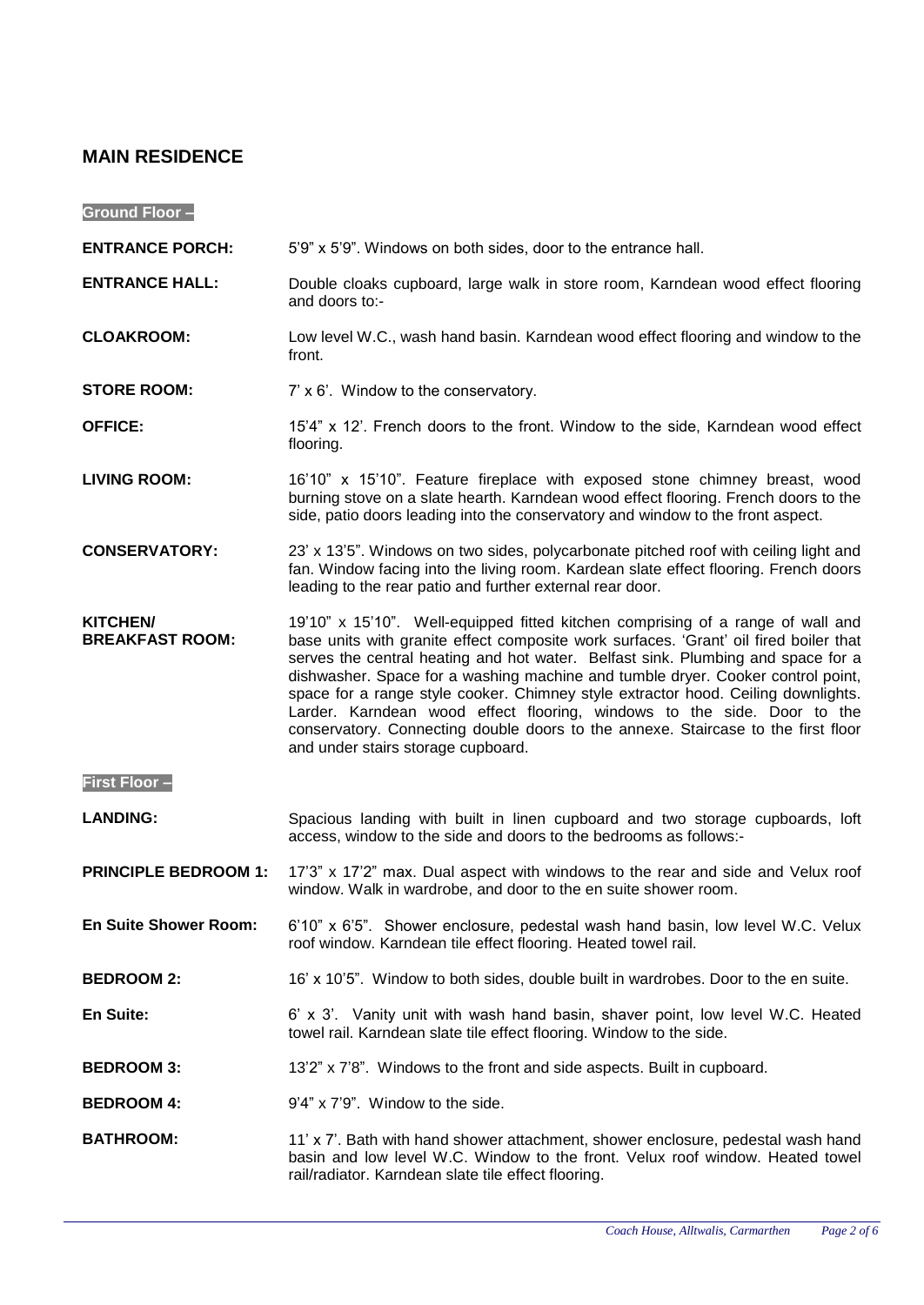# **ANNEXE**

# **Ground Floor –**

| <b>OPEN PLAN KITCHEN</b><br><b>LIVING ROOM:</b>                     | 17' x 15'10". French doors lead in to this open plan room. Window to the side.<br>Range of wall and base units with granite effect work surfaces over. Built in oven<br>and hob. Plumbing and space for a dishwasher and washing machine, space for a<br>fridge/freezer. 'Grant' oil fired boiler which serves the central heating and hot water<br>to the annexe. Window to the side. Double doors connecting to the main residence.<br>Karndean wood effect flooring. Under stairs storage, staircase to the first floor. |
|---------------------------------------------------------------------|-----------------------------------------------------------------------------------------------------------------------------------------------------------------------------------------------------------------------------------------------------------------------------------------------------------------------------------------------------------------------------------------------------------------------------------------------------------------------------------------------------------------------------|
| <b>First Floor-</b>                                                 |                                                                                                                                                                                                                                                                                                                                                                                                                                                                                                                             |
| <b>LANDING:</b>                                                     | Window to the side, doors to:                                                                                                                                                                                                                                                                                                                                                                                                                                                                                               |
| <b>BEDROOM 1:</b>                                                   | 11' x 7'. Window to the side.                                                                                                                                                                                                                                                                                                                                                                                                                                                                                               |
| <b>BEDROOM 2:</b>                                                   | 8'8" x 8'8". Window to the side.                                                                                                                                                                                                                                                                                                                                                                                                                                                                                            |
| <b>SHOWER ROOM:</b>                                                 | 7'2" x 5'8". Shower enclosure, pedestal wash hand basin, low level W.C. Window<br>to the side. Shaver point. Heated towel rail.                                                                                                                                                                                                                                                                                                                                                                                             |
| <b>EXTERNALLY:</b>                                                  |                                                                                                                                                                                                                                                                                                                                                                                                                                                                                                                             |
| THE APPROACH:                                                       | Conveniently located off a no through country lane through extra width double five<br>bar timber gates which lead into a spacious graveled courtyard with ample parking<br>and turning space. A spur leads on to the annexe where there is further parking,<br>another spur from the entrance gates leads to the outbuildings and land.                                                                                                                                                                                     |
| <b>DOUBLE GARAGE</b><br><b>STORE ROOM &amp;</b><br><b>WORKSHOP:</b> | 22' x 20'4". Detached double garage. Twin vehicular doors to the front. Power<br>lighting and water connected, concrete floor. Windows on both sides. Opening at<br>the rear into:-                                                                                                                                                                                                                                                                                                                                         |
|                                                                     | Workshop: 11'2" x 7'10" Window and pedestrian external door.                                                                                                                                                                                                                                                                                                                                                                                                                                                                |
|                                                                     | Store Room: 11'2 x 7'10".                                                                                                                                                                                                                                                                                                                                                                                                                                                                                                   |
|                                                                     | Located at the rear of the garage is a lean-to wood store.                                                                                                                                                                                                                                                                                                                                                                                                                                                                  |
| <b>ANIMAL HOUSING:</b>                                              | Located within a secure concrete gated yard with power lighting and water,<br>currently providing small livestock use but equally suitable for stabling. From here<br>there is further gated access to the pasture paddocks:-                                                                                                                                                                                                                                                                                               |
| <b>TIMBER</b><br><b>BARN/STABLING:</b>                              | Two former stables each 12' x 7'7".                                                                                                                                                                                                                                                                                                                                                                                                                                                                                         |
| <b>BARN:</b>                                                        | 15' x 8' and adjacent covered area. Partially stone built with a corrugated roof.                                                                                                                                                                                                                                                                                                                                                                                                                                           |
| <b>GARDENS:</b>                                                     | Predominantly to the rear and side of the residences, a large patio and lawn which<br>then leads away to a small wooded copse. The annexe has its own private patio<br>garden area. There is an orchard, two polytunnels, (one in need of recovering), and<br>a 60' x 40' chicken enclosure. In the grounds there is a brick built former pig sty.                                                                                                                                                                          |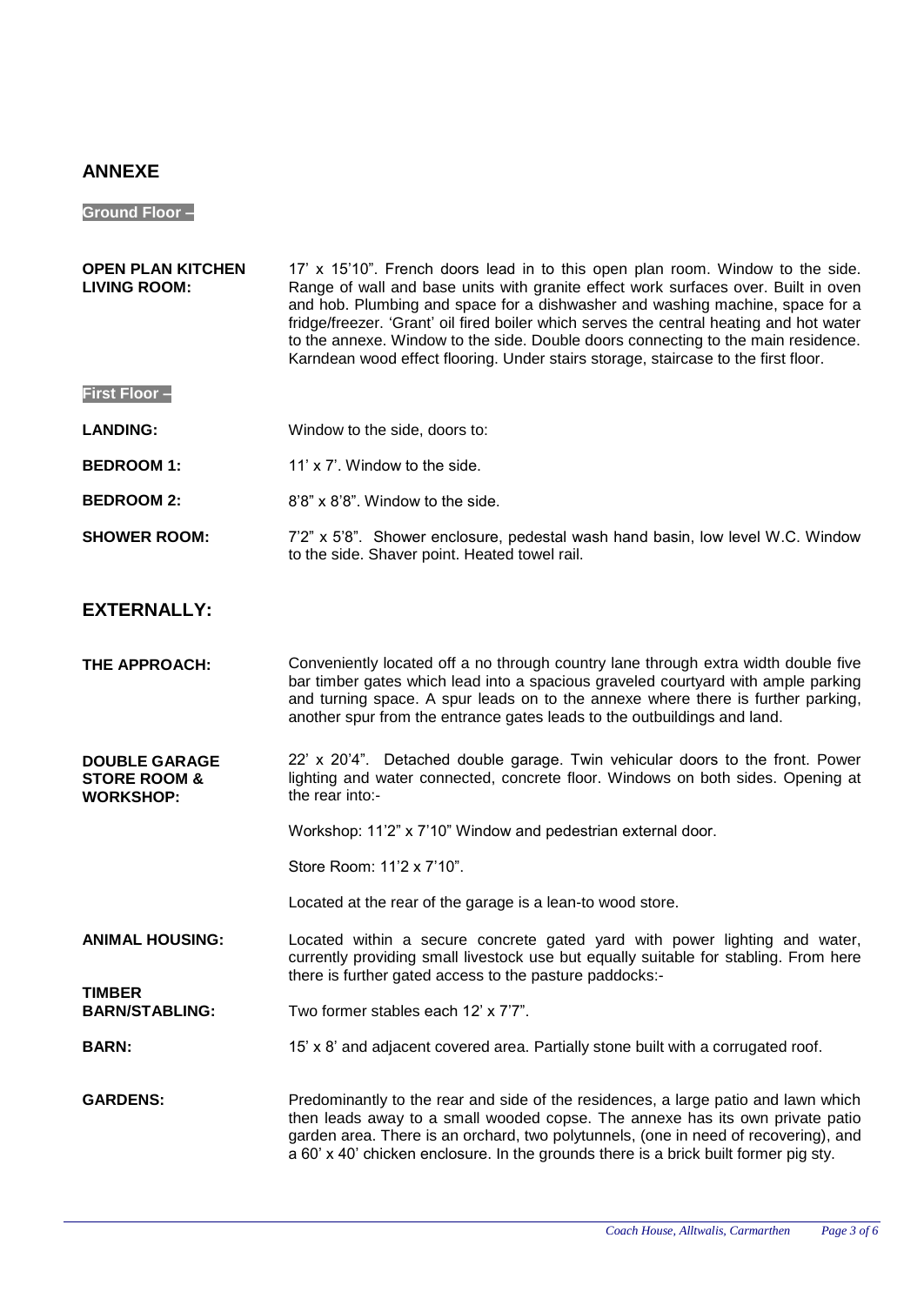| <b>LAND:</b>                                                         | The land is a particularly attractive feature of the property being predominantly<br>level. It comprises of various well thought out fenced enclosures. Ideal for livestock<br>and horses. We are informed that the property amounts to approximately 7 Acres<br>(to be confirmed). |
|----------------------------------------------------------------------|-------------------------------------------------------------------------------------------------------------------------------------------------------------------------------------------------------------------------------------------------------------------------------------|
| <b>HORSE RIDING:</b>                                                 | Brechfa Forest is about 2½ miles from the property. Once in the forest there are a<br>network of bridleways and tracks providing extensive off road horse riding.                                                                                                                   |
| <b>SERVICES:</b>                                                     | We understand that the property is connected to mains electricity, mains water and<br>mains drainage. Telephone with Broadband is understood to be connected and<br>should be available to purchasers subject to the usual transfer arrangements.                                   |
| <b>COUNCIL TAX:</b>                                                  | We are informed that the property is within Council Tax Band "F"<br>(Carmarthenshire County Council)                                                                                                                                                                                |
| <b>FIXTURES &amp;</b><br><b>FITTINGS:</b>                            | Fixtures and fittings that are referred to within these particulars will be included in<br>the sale unless otherwise stated.                                                                                                                                                        |
| <b>WAYLEAVES,</b><br><b>EASEMENTS &amp;</b><br><b>RIGHTS OF WAY:</b> | The property is sold subject to and with the benefit of all wayleaves, easements<br>and rights of way declared and undeclared.                                                                                                                                                      |
| <b>TENURE &amp;</b><br><b>POSSESSION:</b>                            | We are informed that the property is freehold with vacant possession on<br>completion, by arrangement.                                                                                                                                                                              |
| <b>VIEWING:</b><br>PROFILE HOMES                                     | Only by prior appointment with the Sole Selling Agents -<br><b>PROFILE HOMES</b><br>Tel: 01550 777790<br>Email: contact@profilehomes.com                                                                                                                                            |

**Website: [www.profilehomes.com](http://www.profilehomes.com/)**

-11

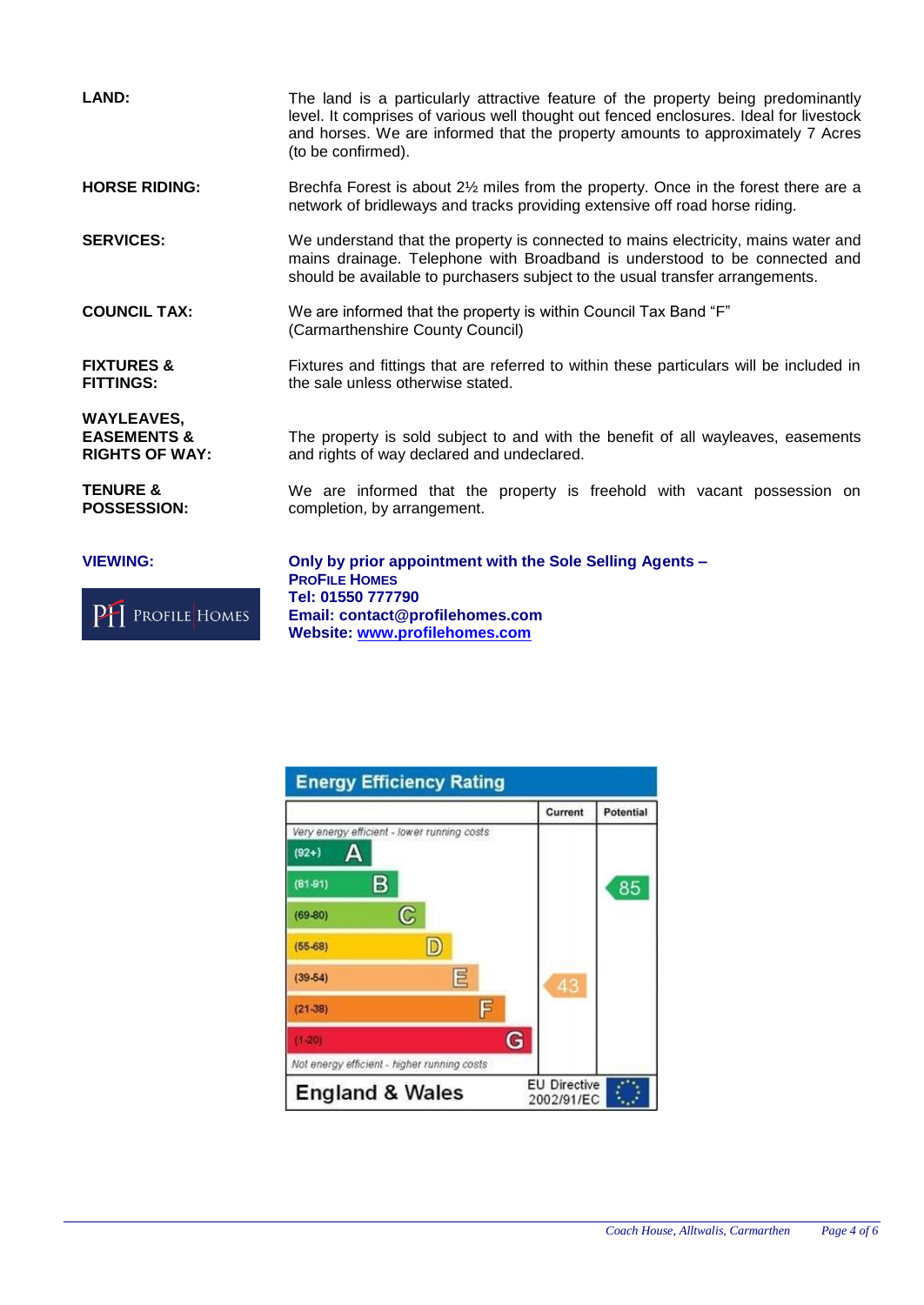# COACH HOUSE AND ANNEXE GROUND FLOOR